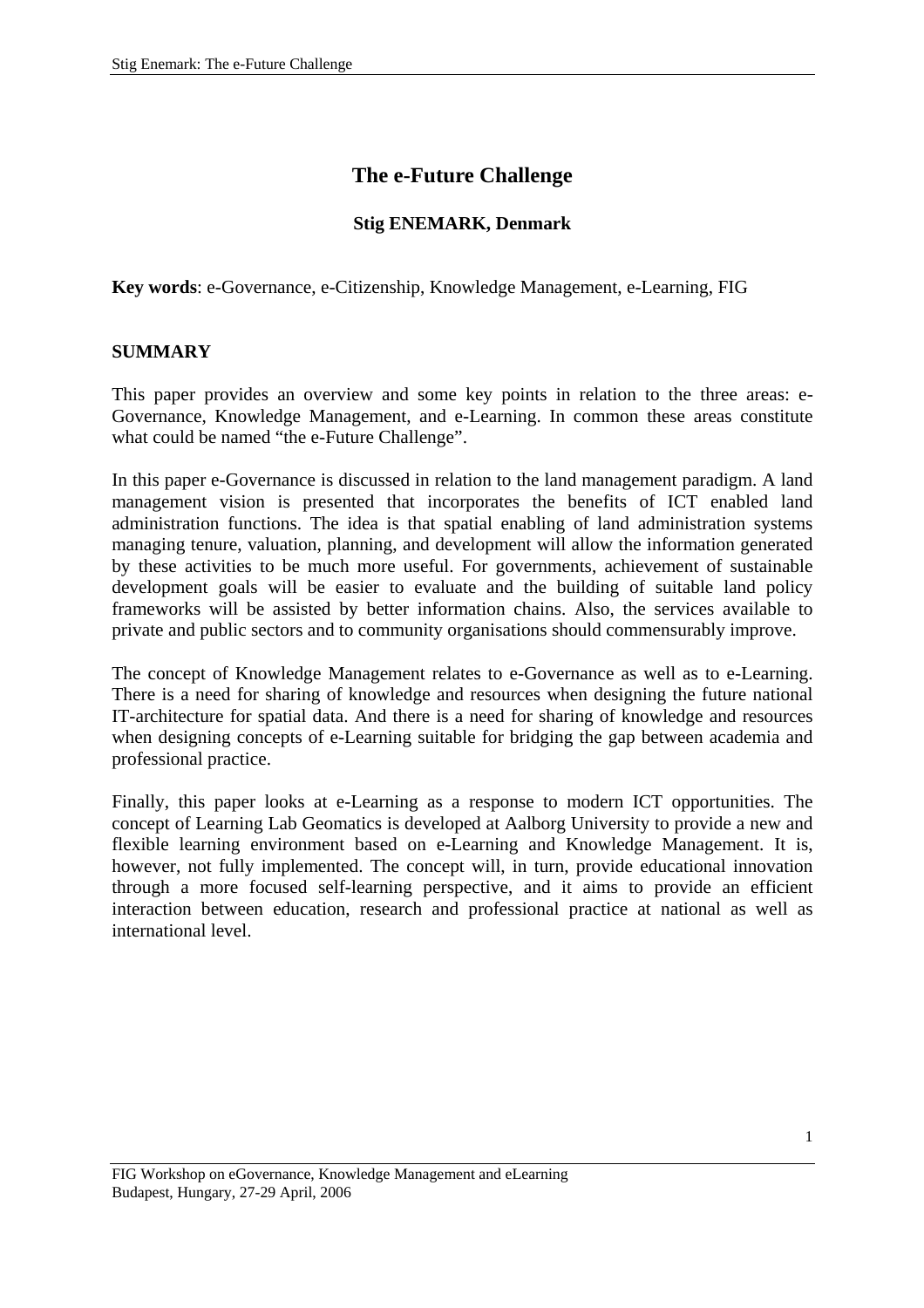## **1. INTRODUCTION**

Modern ICT offers a whole range of opportunities and, at the same, imposes all kind of challenges to be faced by professional communities such as the surveyors. This relates especially to areas such e-Governance, Knowledge Management, and e-Learning. These areas interact and respond mutually. Developments move fast and it is not easy to catch up. The focus of this joint commission workshop is therefore very timely.

## **2. GOOD E-GOVERNANCE**

Governance refers to the manner in which power is exercised by governments in managing a country's social, economic, and spatial recourses. It simply means: the process of decisionmaking and the process by which decisions are implemented. This indicates that government is just one of the actors in governance. The concept of governance includes formal as well as informal actors involved in decision-making and implementation of decisions made, and the formal and informal structures that have been set in place to arrive at and implement the decision.

Good governance is a qualitative term or an ideal which may be difficult to achieve. The term includes a number of characteristics e.g. as identified in the UN-Habitat Global Campaign on Urban Governance. The characteristics or norms are as follows (adapted from UN-Habitat, 2002):

- *Sustainability:* balancing social, economic and environmental needs while being responsive to the present and future needs of society.
- *Subsidiarity:* allocation of authority at the closest appropriate level consistent with efficient and cost-effective services
- *Equity of access:* Women and men must participate as equals in all decision making, priority setting, and resource allocation processes
- *Efficiency:* Public services and local economic development must be financially sound and cost-effective.
- *Transparency and Accountability:* Decisions taken and their enforcement follows rules and regulations. Information must be freely available and directly accessible.
- *Civic Engagement and Citizenship:* Citizens must be empowered to participate effectively in decision-making processes.
- *Security:* All stakeholders must strive for prevention of crime and disasters. Security also implies freedom from persecution, forced evictions and provision of land tenure security.

Once the adjective "good" is added, a normative debate begins. Different people, organisations, and government authorities will define "good governance" according to their own experience and interests. E.g. it may be argued that issues such as rule of law, responsiveness, and consensus orientation should be added to list above. The term good governance can also be viewed in several contexts such as corporate, institutional, national, and local governance. In any case, almost all kind of government includes a spatial component. In other words: Good governance and sustainable development is not attainable without sound land administration or – more broadly – sound land management.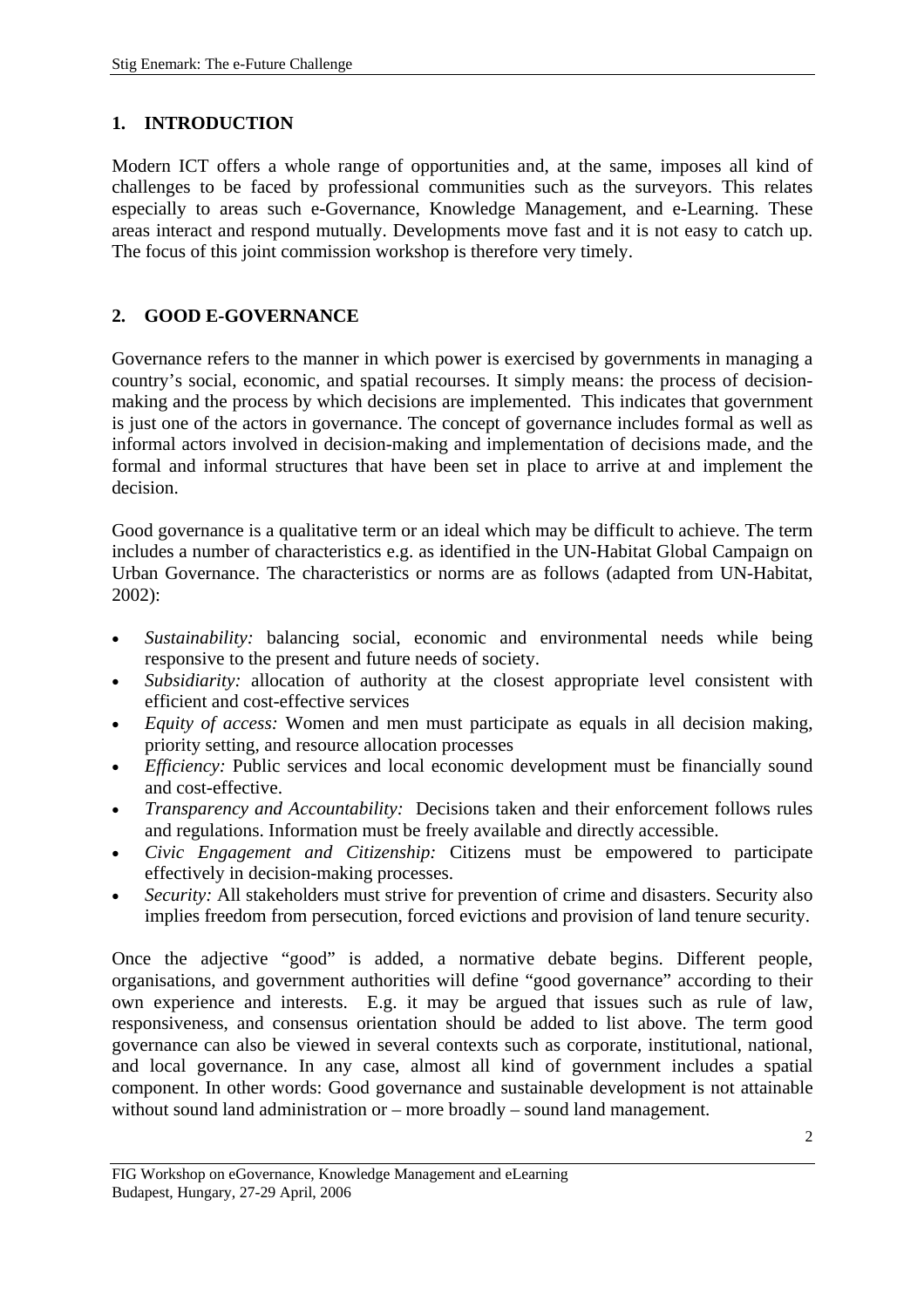### **2.1 The Land Management Paradigm**

Land management is the process by which the resources of land are put into good effect (UN-ECE 1996). Land management encompasses all activities associated with the management of land and natural resources that are required to achieve sustainable development. The concept of land includes properties and natural resources and thereby encompasses the total natural and build environment. Land administration is an area dealing with rights, restrictions and responsibilities in land. This relates to the interaction of the three areas of land tenure, land value and land use. By including land development these four areas are called the Land Administration Functions. These functions are based on policies determining the overall objectives and they are managed on the basis of appropriate land information infrastructures providing complete and up to date in formation on the natural and built environment. This all sits within a country/state context of institutional arrangements that may change over time.



Fig. 1. The Land Management Paradigm (Enemark, 2005).

Land management in developed economies should facilitate sustainable development – the triple bottom line of economic, social and environmental sustainability – through public participation and informed and accountable government decision-making in relation to the built and natural environments. The interface between the land administration infrastructure and professions and the public will increasingly be serviced by information communication technologies designed to implement e-government and e-citizenship. These processes will be used to link systems and information to people who would then be involved in delivering sustainable development at the local level. E-citizenship is mobilisation of society to engage in planning, use and allocation of resources, using technology to facilitate participatory democracy. E-government involves a government putting government information and processes on-line, and using digital systems to assist public access. E-governance is edemocracy – helping to govern society through the use of the Web.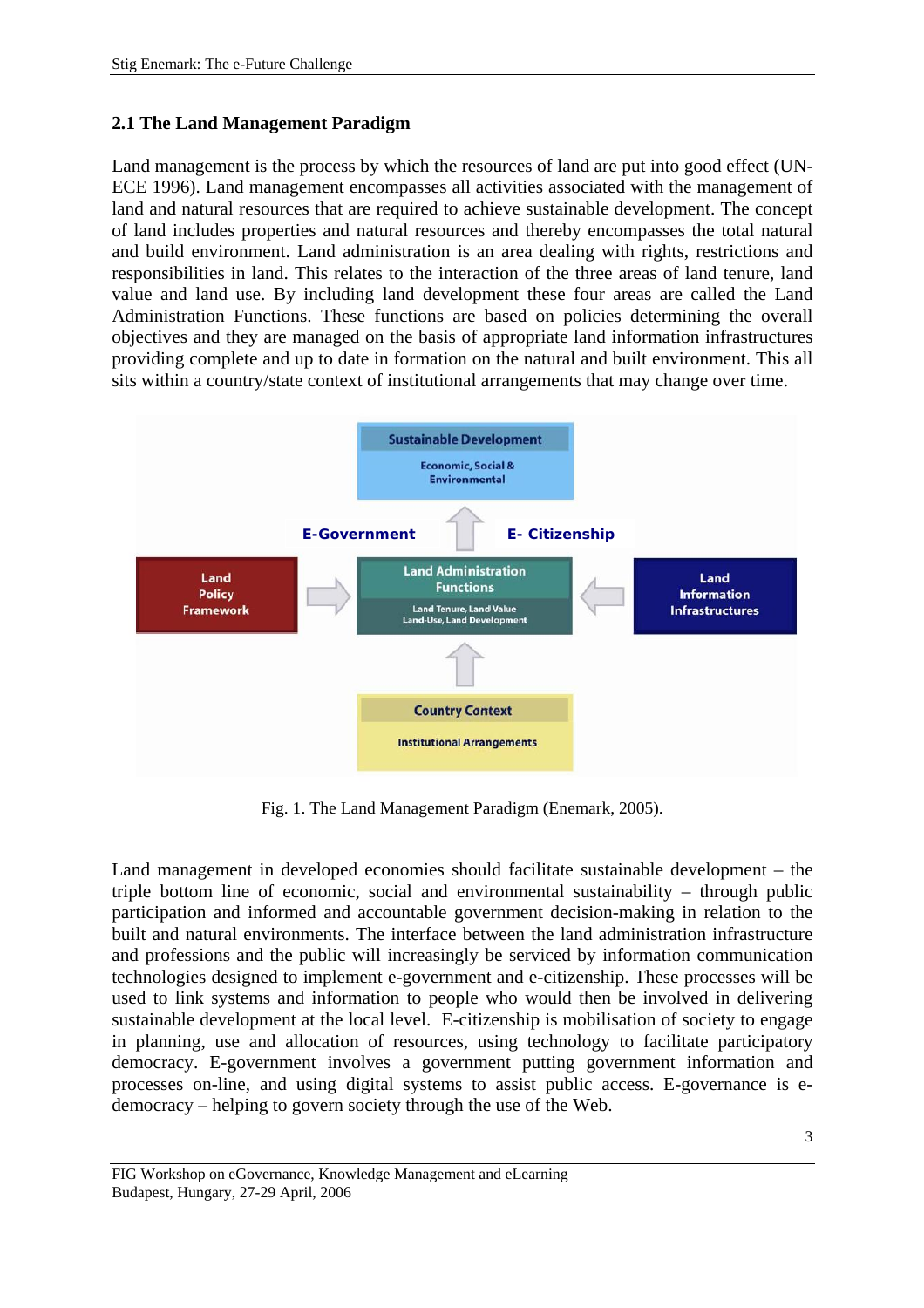## **2.2 Spatial Enablement**

Since 1990, land administration in modern democracies emerged from a technical focus aiming at serving professionals, institutions, and governments to a wider scope of serving citizens and businesses. This requires an understanding of how spatial enabling works.

On one standard, spatial enabling is just one form of interoperability (capacity for a computer to identify "where" something is). It is, however, far more energetic and offers opportunities for visualisation, scalability, and user functionality. The capacity of computers to place information in on-screen maps and to allow users to make their own enquires has raised the profile of spatial enablement. Thousands of new applications of this technology (mobile phones, vehicle tracking, digital cameras, and intelligent systems in asset management) are developing annually. These rely on the underpinning of spatial information i. information in cadastre, land administration, and large scale topographic maps. The benefits of spatial enablement of the core cadastral layer are (Wallace et. Al. 2006):

- Maintenance and sharing of the core information layer once created it is used many times – already used in thousands of applications
- Attachment of information to images of parcel and property configurations
- Accurate identification about the place or location of one activity in relation to other places in ways that are understandable by ordinary and non-technical people
- Capacity of businesses and citizens to understand, interrogate and manipulate information in the computer
- Inclusion of layers of geo-referenced information in the computer systems, despite their distinct sources, systems and owners, and achieve interoperability between the layers
- Integration of government information systems and provision of seamless information to institutions and government
- Incorporation of a spatial and relative information into maps permitting the location of that information to be realised and visualised
- Ultimately managing information through spatially enabled systems, rather than databases.

Spatial enablement offers land administration a revolution equivalent to the conversion of paper files to digital systems of twenty years ago. However this is not the end of the story – researchers, practitioners, big business and government are now seeing the huge potential from linking "location" or the "where" to most activities, polices and strategies, just over the horizon. Companies like Google and Microsoft are actively negotiating to gain access to the world's large scale built and natural environmental data bases.

# **2.3 A Land Management Vision**

The Land administration function of land registration and tenure, valuation and taxation, planning and regulation, and development, are the institutional core of modern economies. These functions will, however, undergo changes as they adapt to the new policies of sustainable development, demand driven processes, acceleration in take-up of spatially enabled systems, and the historical and cultural realities. How a particular jurisdiction responds will depend on the understanding of the vision be its leaders.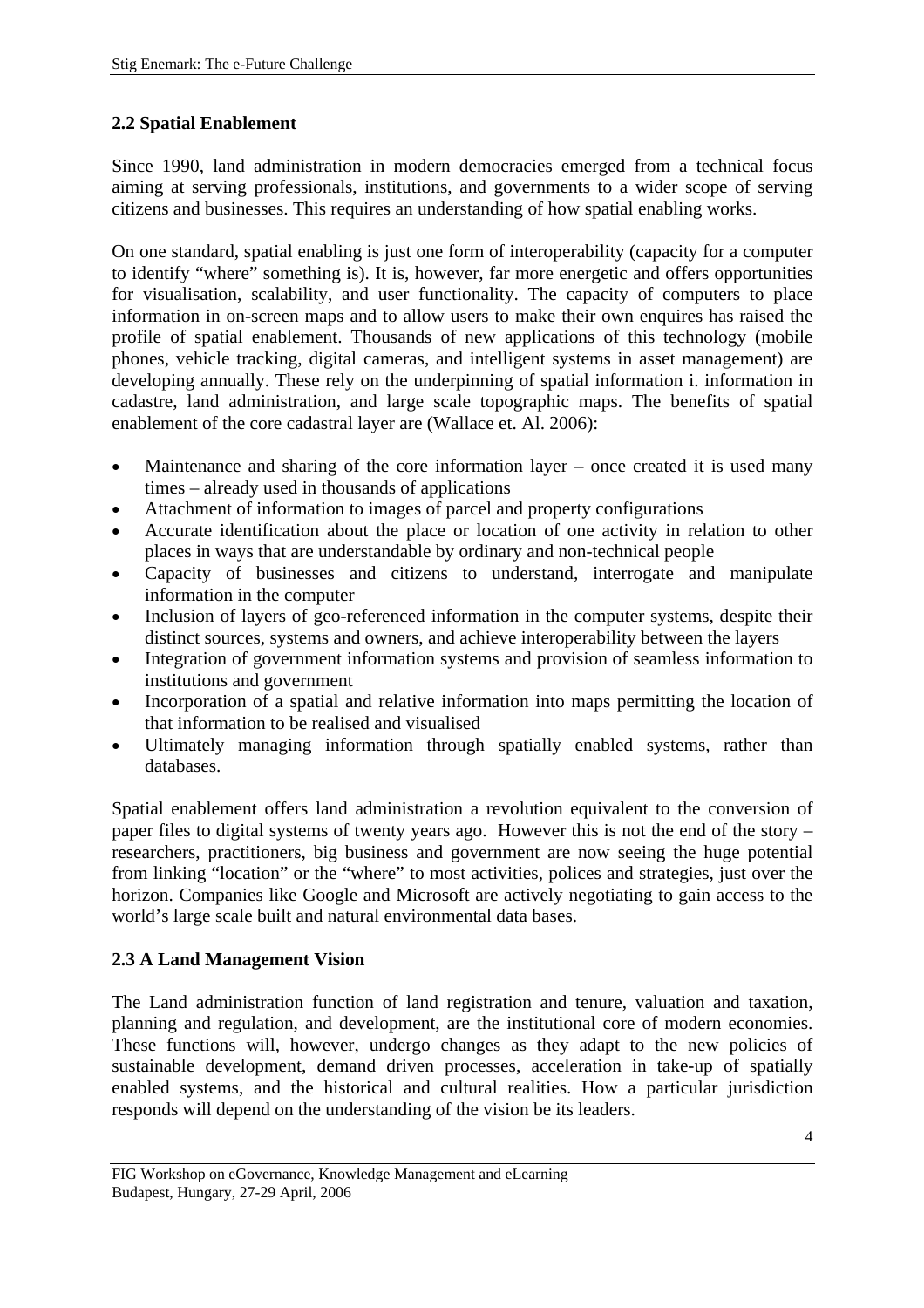

Fig. 2. A Land Management Vision (Expert Group Meeting, Melbourne, November 2005)

The idea is that spatial enabling of land administration systems managing tenure, valuation, planning, and development will allow the information generated by these activities to be much more useful.

*Firstly*, the achievement of sustainable development goals will be easier to evaluate since adaptability and useability of modern spatial systems will encourage much more information to be collected and made available. For governments, building a suitable land policy framework will be assisted by better information chains. *Secondly,* the services available to private and public sectors and to community organisations should commensurably improve.

Ideally these processes are dual: with modern information and communication technology, the engagement of users in design of suitable services, and the adaptability of new applications should increase and mutually influence. The global initiatives are the starting point, but in a national case, modifications to suit the particular context will be built. The new land administration systems of the future will be local, regional and global in their capacity.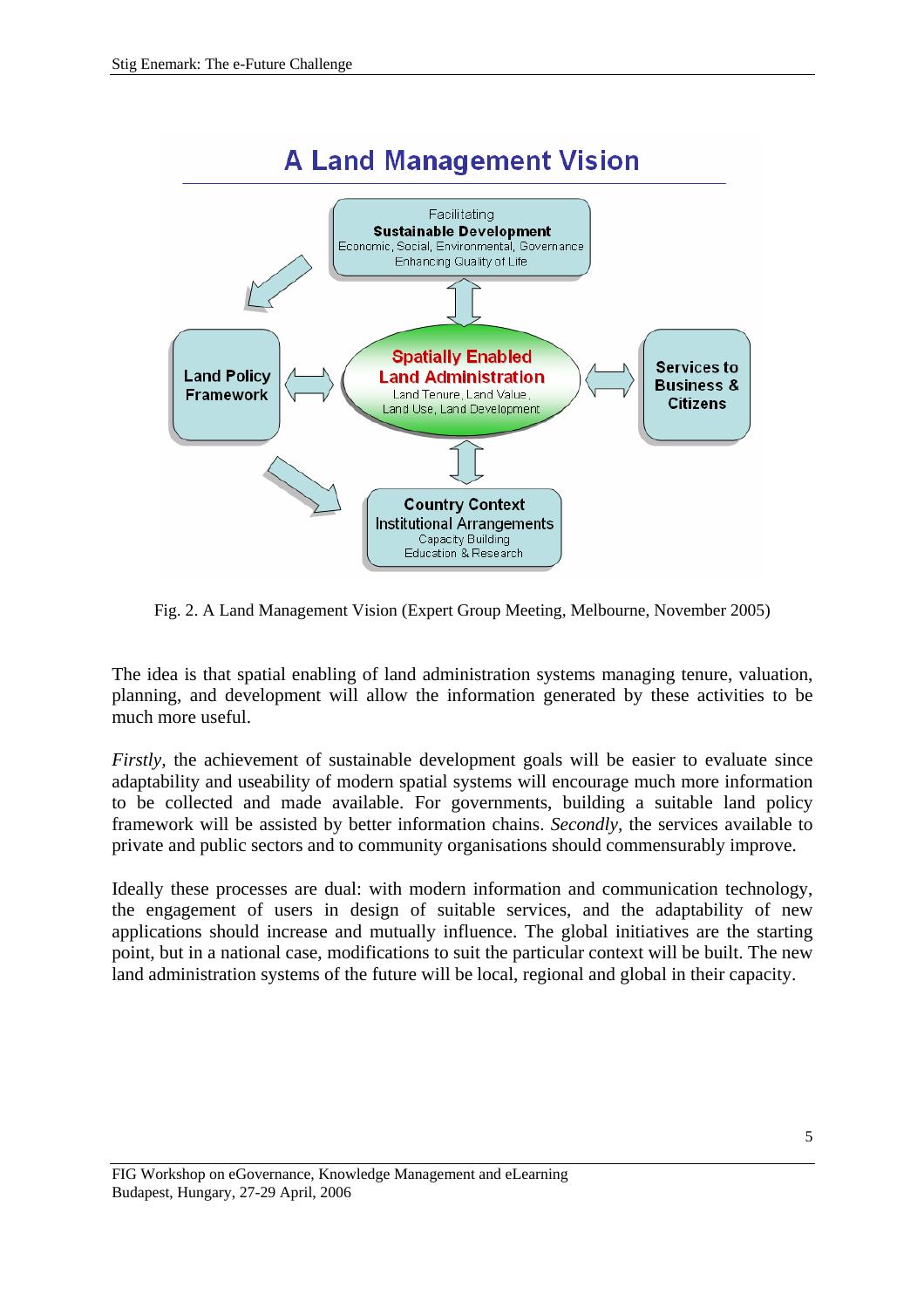## **3. KNOWLEDGE MANAGEMENT**

The concept of Knowledge Management is about optimising the use of the basic asset of any organisation namely knowledge. Knowledge Management is basically an integrated approach to managing the information assets of an organisation/enterprise. These information assets may include databases, documents, policies, procedures, or just knowledge stored in the individual's heads. (Markus, 2005). Knowledge Management, this way, is just common sense. However, in reality, the state of knowing or having access to the right knowledge at the right time is a real and important business advantage.

#### **3.1 Knowledge management in e-Government**

Knowledge management is about organising and sharing of knowledge just like spatial information management is about organising and sharing of spatial data. This is of course a simplification since knowledge management is a broader concept. However, in relation to e-Government knowledge management is then basically about designing and implementing suitable spatial data infrastructures or, more particularly, it is about designing and implementing a suitable IT-architecture for organising spatial information that can improve the communication between administrative systems and also establish more reliable data due to the use the original data instead of copies. In Denmark, such governmental guidelines for service-oriented architecture e-government are recently adopted.



Fig. 3. The Danish concept for service-oriented IT-architecture.

FIG Workshop on eGovernance, Knowledge Management and eLearning Budapest, Hungary, 27-29 April, 2006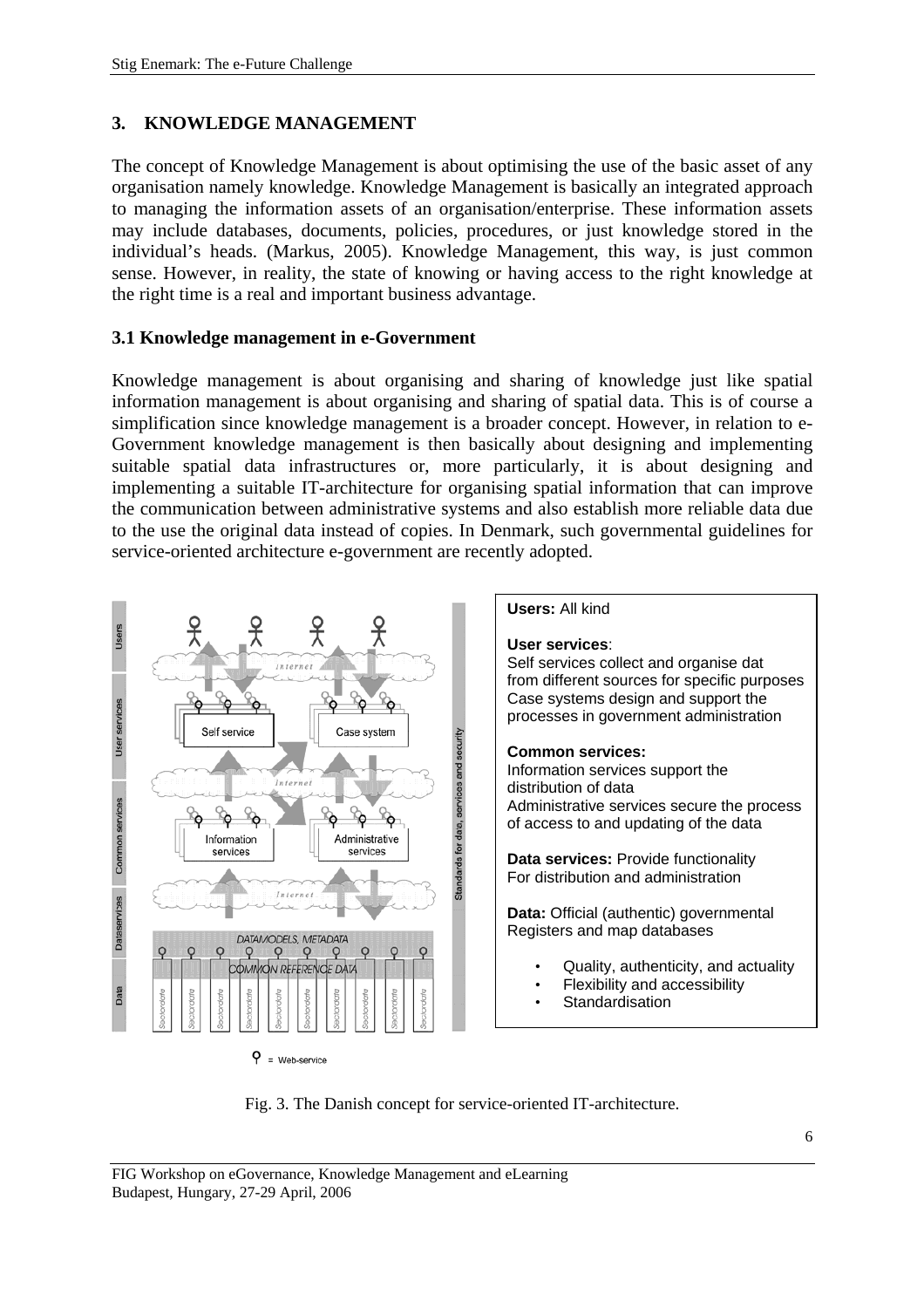The key elements are: (i) *Flexibility* and *accessibility* which facilitates decision-making at all levels, (ii) *Quality*, *authenticity* and *actuality* due to direct access for reading and updating in the basic databases, and (iii) *Standardisation* through homogeneously selection of communications and exchange standards such as XML etc. This is currently being applied in the area of land administration through close cooperation between the agencies and stakeholders involved.

#### **3.2 Knowledge management in e-Learning**

The School of Surveying and Planning at Aalborg University has established a system of online management of the study environment. This means that all information and communication is managed through the web. Home pages and email addresses are available at all levels including each student, each group of students, and each semester.

To improve implementation of IT in all aspects of the learning environment the School has established a Spatial Data Library to serve the educational process. The Spatial Data Library contains all relevant spatial data (registers and maps) within the region of northern Denmark. The students project work, this way, is based on the actual data and the work is undertaken at the same level of IT as in professional practice. The library also enables the lecturing to be on-line when teaching theories and applications. A full-time librarian is responsible for maintaining the data sets and for developing relevant applications.

The School has also established a one-year Master course in Geographic Information Management. The course was developed in co-operation with the surveying industry and the Danish Association of Chartered Surveyors. The course is offered as a one-year part time study lasting for two years, and it is organised as distance learning using an electronic classroom for teaching and communication. Researchers from other regions in the world such as University of Melbourne and ESRI in California are lecturing on-line in this course. The course combines lecture courses (distance learning) with supervised project work (distance communication) based on professional problems identified by the practitioners within their respective employment areas. The students take part in four weekend seminars organised each year on campus to have introductory classroom lecture courses and to discuss and develop their project work. In general, the concept provides an innovative interaction between university and industry and it provides valuable feed-back to be integrated in the full time graduate program. These experiences in knowledge management are further developed in the concept of Learning Lab Geomatics that is presented in more details below.

#### **4. EVOLUTION OF E-LEARNING CONCEPTS**

Developments in the communication technology have had a huge effect on the learning environments at universities all over the world. From focusing on the local learning environment and its available learning tools, the universities are now facing a situation, where the students just under their fingertips – and with the same speed as their own thinking and capacity for formulating questions – have access to the pool of knowledge throughout the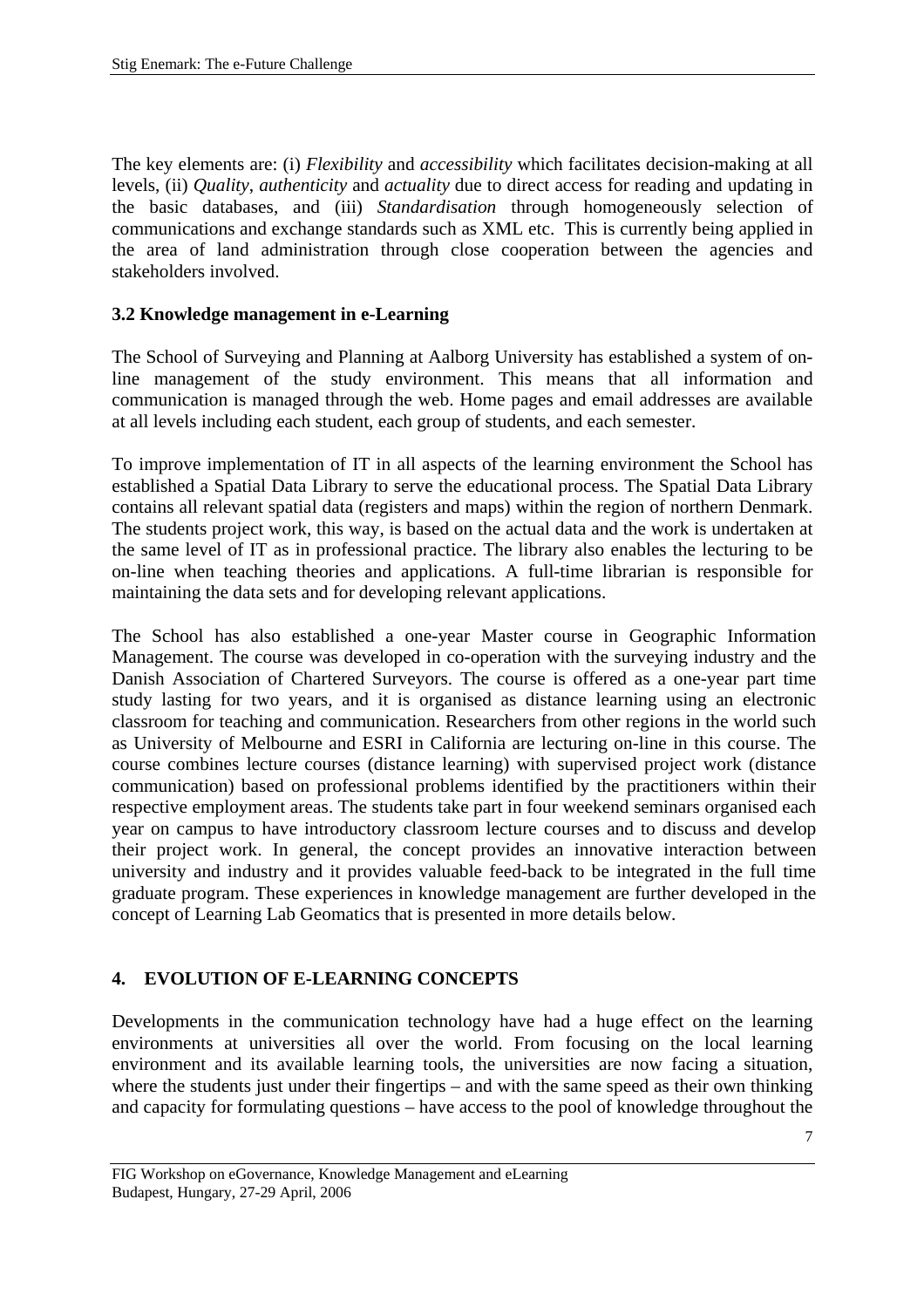world. Consequently, not only the role of the professor is changing, but also the whole university institution and the principles of learning in relation to both methodology and pedagogy. The role of the universities will have to be reengineered based on this new paradigm of knowledge sharing.

The surveying community around the world is a combination of academia and practice. The profile of the community is changing rapidly due to the global drivers such technology development and globalization. For the two partners – the academic world and the world of professional practice – one possible way forward is to foster a cross-functional and crosssectoral collaboration through setting up virtual learning organizations and facilities which can benefit both partners. Learning Lab Geomatics can be seen as such an organization

#### **4.1 Learning Lab Geomatics**

Learning Lab Geomatics is a strategy for implementing the concept of e-Learning in area of educating surveyors at Aalborg University (Enemark and Sorensen, 2002). The strategy includes a number of elements such as reengineering the learning process through web-based lecture materials; pedagogical innovation in the learning process; and internationalization of the total study environment.

The learning environment at Aalborg University is based on a project-organised approach. "Project-organised" means that the curriculum is taught through project work assisted by lecture courses instead of teaching theoretical courses assisted by practical labs. The learning process will be improved to reflect the opportunities provided through the modern information and communication technology. Lecture course material will be designed and prepared in hypertext and made available on the web as a basis for more intensive preparation and self-studies to be undertaken by the students. Traditional classroom lecturing will increasingly be replaced by web based self-studies followed by tutorials. The student's project work will be developed on web-sites and the resulting final report will be made available as a source of knowledge to be used by incoming students. The outcome of the learning process will be improved by not only enhancing the competence of the graduates but also by improving the accessibility to knowledge.

The changing role of the universities should include that the lecture course materials, research results, and professional journals be made available on the web and packed in way tailored for use in different areas of professional practice. The graduates will then have access to the newest knowledge throughout their professional life.

#### **4.2 Educational Innovation**

Learning Lab Geomatics is designed to provide a new and flexible learning environment based on knowledge management. It is, however, not fully implemented. The concept will, in turn, provide educational innovation through a more focused self-learning perspective, and it aims to provide an efficient interaction between education, research and professional practice at national as well as international level.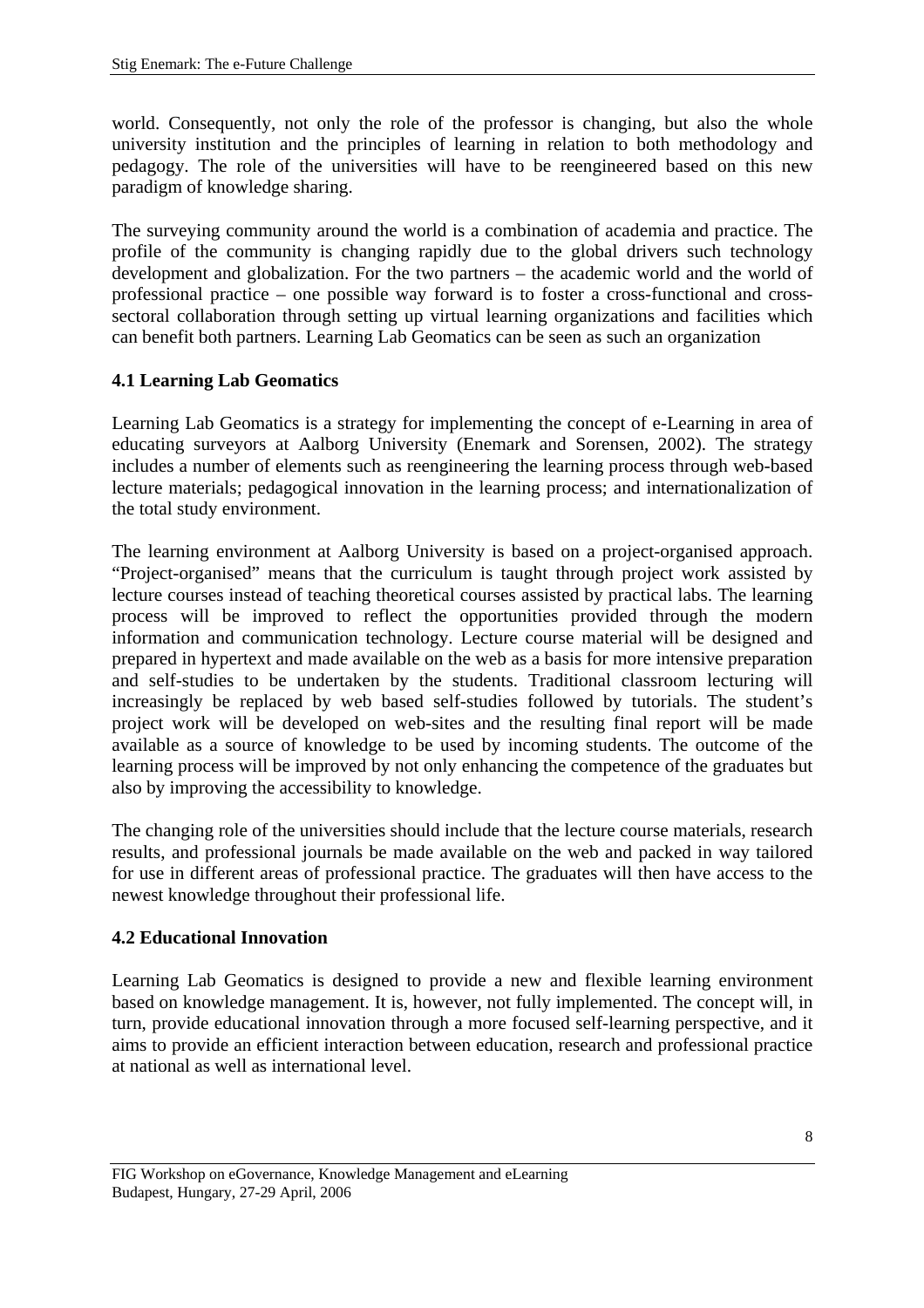

Fig. 4. The Professional Competence Model.

When the lecture material is available on the web in a special designed version it will be possible to change the performance of the lecture courses in an innovative way. More time may be allocated to self-studies based on the web-based material, and sessions of traditional lecturing may be replaced by seminar discussions to facilitate the learning process. This should encourage the students to take responsibility for their own learning. The lecture material should also be peer reviewed and achieve a status comparable to journal articles.

On-campus courses and distant learning courses will be integrated even if the delivery may be shaped in different ways. Existing lecture courses should always be available on the Web. Existing knowledge and research results should also be available, and packed in a way tailored for use in different areas of professional practice. All graduates will then have access to the newest knowledge throughout their professional life.

## **5. FINAL REMARKS**

Information and communication technologies are essential but the developments in this area are difficult to cope with in government, businesses, and at the universities. ICT developments provide huge opportunities but also threats in terms of demands for keeping up.

The three areas of e-Governance, Knowledge Management, and e-Learning are interdependent and constitute the key challenge of the future: "the e-Future Challenge". FIG should develop ways and means to face this challenge. The efforts of Commission 2, 3 and 7 in this area are very timely and most welcome.